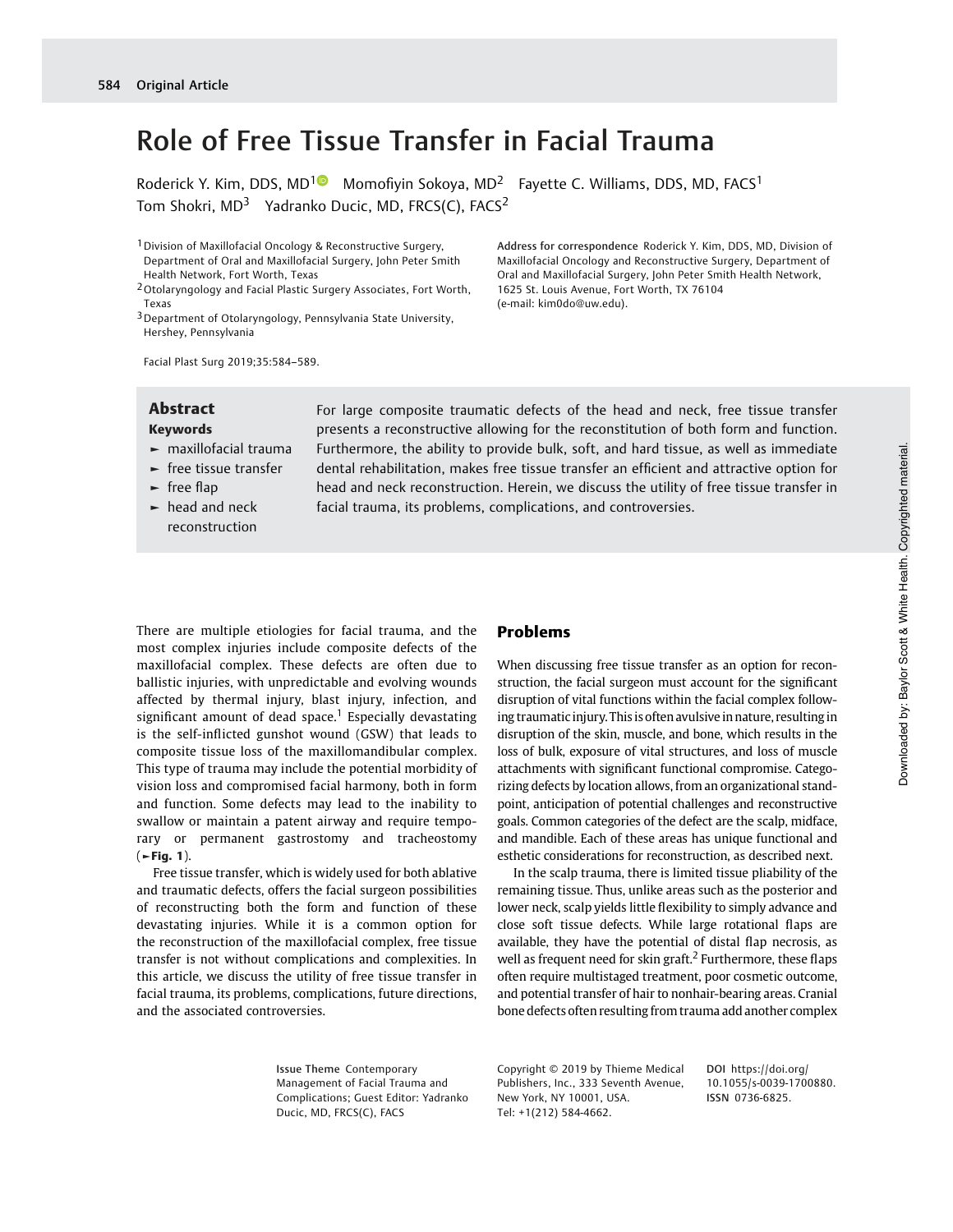

Fig. 1 Self-inflicted gunshot wound with significant composite tissue loss. (These images are provided courtesy of Dr. Daniel Hammer.)

dimension and require predictable coverage to protect intracranial contents and coverage of the craniofacial hardware such as titanium or polyetheretherketone (PEEK) implants.

In midface and orbital complex trauma, there are limited locoregional flap options available for reconstruction in the setting of trauma, particularly with significant tissue loss. While restoration of the bony foundation is of critical importance to establish midface projection and soft tissue support, there are very few predictable reconstructive options for large avulsive injuries. For example, with large ballistic injuries resulting in massive tissue loss, the facial surgeon must be able to reconstruct the bone, associated tissue or muscle attachments, and the skin defect (►Fig. 2).

The midface has been described as the focus of how one perceives another human. $3$  Therefore, the importance of the proper support of soft tissue from the underlying osseous framework, as well as its esthetic harmony, cannot be overstated. Furthermore, when the injuries result in communication between the oral cavity with the midface and skull base, the reconstruction must obliterate any potential fistulous tract.

Traumatic mandibular defects are the most functionally devastating due to this area's critical role in speech, swallowing, and airway support. Loss of these abilities can result in permanent dependence on a tracheostomy and gastrostomy tube. Damage to dentition also leads to decreased mastication, altered speech and articulation, and lip collapse, leading to poor esthetics and facial support. Overall, these detriments of form and function significantly impact the patients' quality of life. $4$  In the era of virtual surgical planning and free tissue transfer, reconstruction of these structures should aim to return both form and function (►Fig. 3).

## Current Options

In the reconstruction of the scalp, free tissue reconstruction of choice is based on the thickness and size of the skin paddle



Fig. 2 Massive tissue loss at the maxilla and mandible. (These images are provided courtesy of Dr. Daniel Hammer.)



Fig. 3 Microstomia and exposed mandibular hardware after initial closure after gunshot wound.

required. In the temporal region where temporalis maybe avulsed, an anterolateral thigh flap, subscapular system flap employing both the skin and muscle, or a chimeric flap may be necessary to prevent temporal hollowing and provide bulk and skin coverage. However, in common mechanisms such as motor vehicle induced scalp trauma, $5$  the tissue overlying the vertex of the skull is frequently compromised. In this scenario, a thin and pliable flap such as the latissimus dorsi flap leads to the replacement of both the bulk and coverage of possible skull defect (►Fig. 4).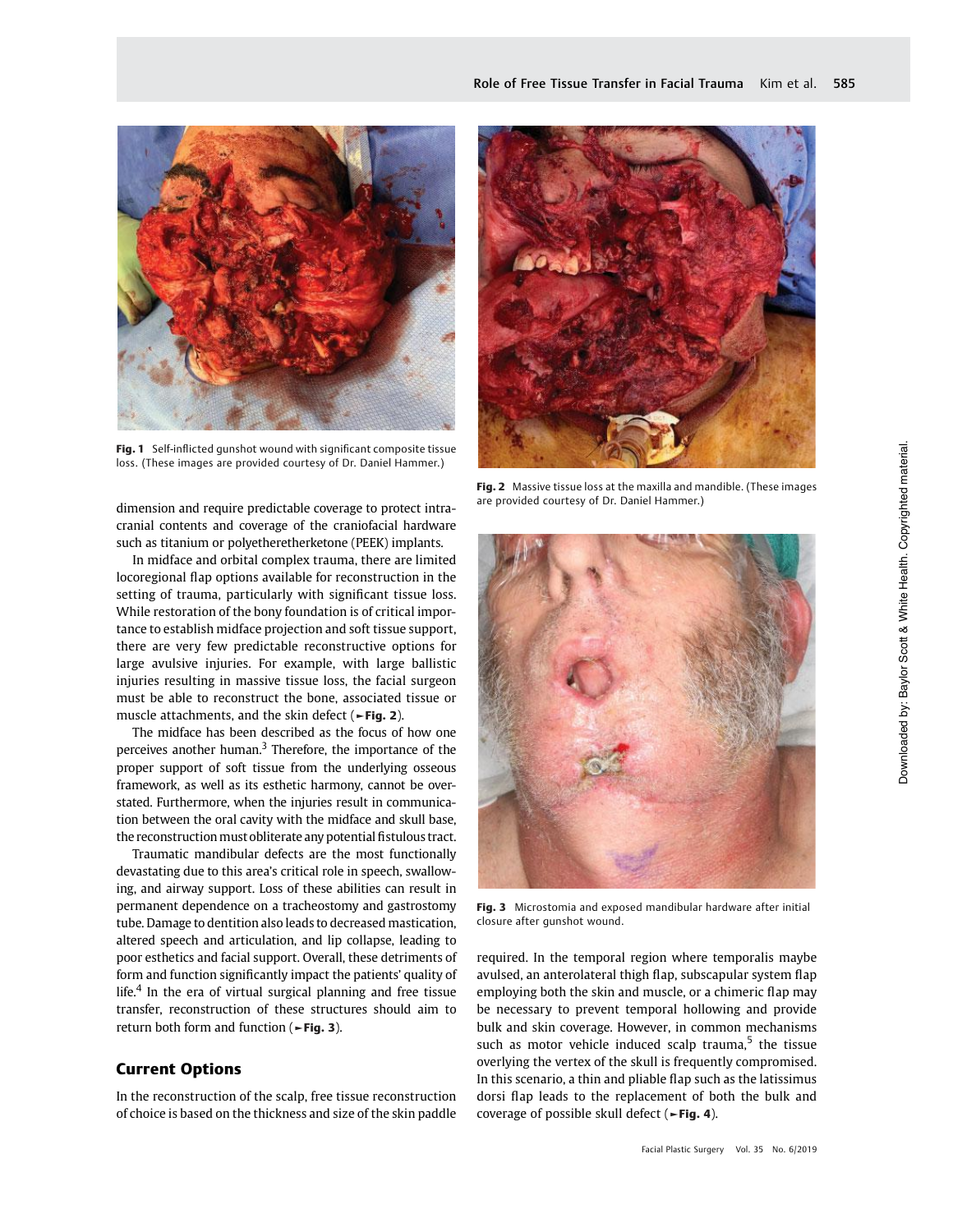

Fig. 4 Thin and pliable latissimus dorsi flap.

The skin for these large muscle flaps is provided by splitthickness skin graft, which matures and epithelizes over a short period of time with satisfactory results (►Fig. 5).

In the reconstruction of the midface, especially for the cases of self-inflicted GSW, the free tissue reconstruction must achieve the following goals: separation of the intracranial components to the mouth, obliteration of the dead space, hard tissue reconstruction for future prosthesis and soft tissue support, and reconstruction of the soft tissue. The main challenge is that there is no one free tissue transfer that reconstructs the large amount of skin defect and bulk and also offers adequate bone for endosseous dental implantation. With the soft tissue defect of the midface, anterolateral thigh or radial forearm may be utilized based on the bulk required. When osseous reconstruction is necessary, especially when skin coverage may not be required, fibula free flap poses a viable option. The benefit of utilizing fibula, especially if one harvests soleus and flexor hallucis longus, allows obliteration of the dead space and coverage of the palate. This is achieved by suturing these muscles to the palatal defect, which initially leads to significant granulation tissue but eventually is epithelialized with oral mucosa. In some cases, to achieve coverage of the soft tissue defect in addition to adequate bony support and possible endosseous implantation, two separate free tissue transfers are required, such as radial forearm free flap for the soft tissue coverage and fibula myo-osseous flap for the bony support.



**Fig. 5** (A) Immediate postoperative photo of meshed skin graft on muscle-only latissimus dorsi free flap. (B) After maturation of the skin graft.

Similarly, in the mandible, if several subunits of both the soft tissue and underlying structural framework are missing, one or two flaps may be necessary. While it may be adequate to use one flap to reconstruct both the bony and skin defect, many of these composite defects require both inner (oral cavity) and outer (skin) lining. Thus, many times, a single flap may lead to poor oral competence and obliteration of the vestibule to support prosthesis, and may lead to inadequate location of the fibula for future dental prosthesis. A viable option for the reconstructive facial surgeon in reconstituting composite defects involves utilizing a forearm to resurface the oral cavity and tongue, and fibula to reestablish the neo-mandible and, if necessary, any cutaneous component. Furthermore, in the current era of virtual surgical planning and in-house three-dimensional printing, jaw reconstruction with free tissue transfer, endosseous dental implants, and placement of dental prosthesis within a single operative procedure is possible ( $\blacktriangleright$ Fig. 6).

### Complications

Despite the ability to reconstruct extensive facial defects with the utilization of free tissue transfer, restoration of premorbid form and function remains a daunting challenge for the reconstructive surgeon. When compared with tissue defects following oncological ablation, traumatic injuries present with inherently unique reconstructive dilemmas. Devitalized and potentially contaminated tissue results in a continually evolving process of soft tissue loss, as tissue necrosis ensues. This is particularly relevant in close range blast injuries such as GSWs. Fibrosis and tissue contracture subsequently result in continued wound distortion due to damage to the underlying skeletal framework and forces from antagonistic muscle groups.<sup>6</sup> In this setting, it is exceedingly challenging to reconstitute structural support, restore function, and reestablish aesthetic form. Secondary procedures are often required to further refine facial aesthetic subunits. The surgeon's management strategy and preoperative counseling of the patient should emphasize staged reconstruction with initial prioritization of the structural framework followed by attempts at restoration of aesthetics.

Notably, concern for contamination does not preclude free tissue transfer. Contaminated wounds should be appropriately debrided to optimize outcomes. However, the presence of contamination within traumatic wounds has not been shown to correlate with increased perioperative or long-term complications after early free tissue reconstruction of facial injuries. Therefore, definitive repair with free flap reconstruction should not be delayed. $<sup>7</sup>$ </sup>

Infection in the setting of soft tissue trauma, particularly in cases of ballistic injury, may represent a significant risk. Early debridement, institution of antibiotics in contaminated wounds, debridement of all nonviable tissue, and removal of foreign material are integral in mitigating this risk. $8-11$  Additionally, any bone grafts utilized in reconstruction should be rigidly fixated and surrounded by vascularized tissue.<sup>8,12</sup> Nonvascularized osseous grafts should only be used in sterile wounds with adequate soft tissue coverage. The degree of fracture comminution also likely influences fibrous union, calcification, and, ultimately, overall healing between osseous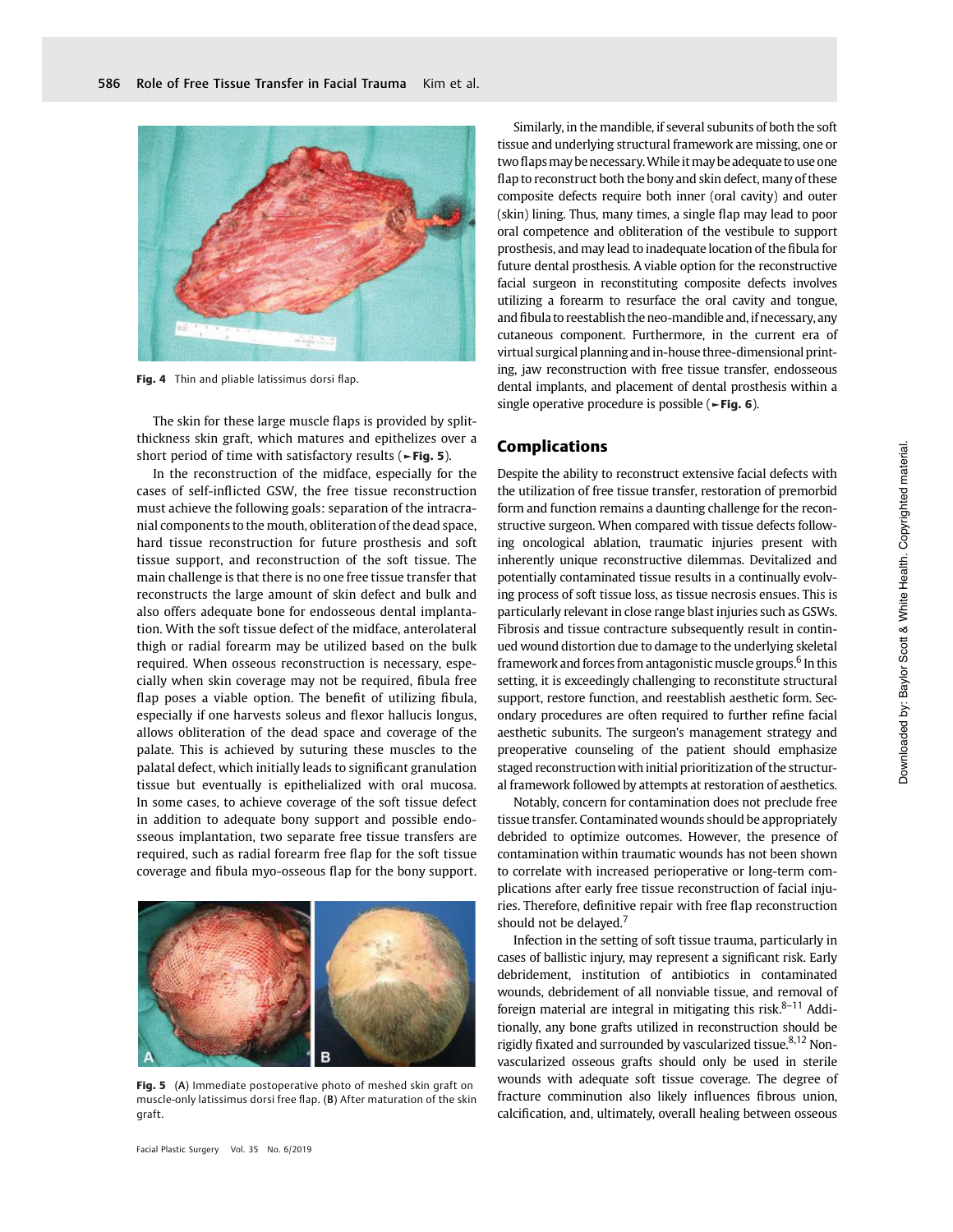

Fig. 6 Two free flaps to reestablish loss of oral cavity mucosa and the mandible, with total immediate reconstruction of the fibula with endosseous dental implants and prosthesis. (A) Radial forearm free flap grafting performed during the initial stage to reestablish the oral mucosal component. (B) Fibula osteocutaneous free flap grafting to reconstruct the mandible. (C) Three-dimensional printed maxillary obturator and mandibular prosthesis for immediate dental rehabilitation. (D) Dental implants with immediate prosthesis. (E) Postoperative photograph.

fragments. The mandible is particularly susceptible to nonunion given its mobility and functional weight-bearing. Plate exposure and wound dehiscence are also potential complications following free tissue reconstruction and have been attributed to patient medical comorbidities.<sup>13</sup> Special consideration should be given to ballistic injuries, particularly self-inflicted injuries, as these have shown an increased predilection toward postoperative complications.<sup>14</sup>

Traumatic injury to both the periorbital soft tissue and underlying skeletal scaffold may result in clinically apparent dystopia with resultant telecanthus, facial asymmetry, blunted canthal angles, enophthalmos, or hypoglobus. The resulting facial disharmony is not only disconcerting for the patient but also often accompanied by functional deficits including diplopia and visual compromise. Reestablishment of normal intercanthal distance should therefore be prioritized in the primary reconstructive effort as revision surgery to correct traumatic telecanthus is extremely difficult. Facial asymmetry secondary to soft tissue atrophy may be unpreventable to a certain degree. Anticipated late-volume changes may be expectantly managed with appropriate use of flap soft tissue composition. Excess volume may be later corrected with staged debulking procedures 6 to 12 months following primary reconstruction.<sup>15,16</sup>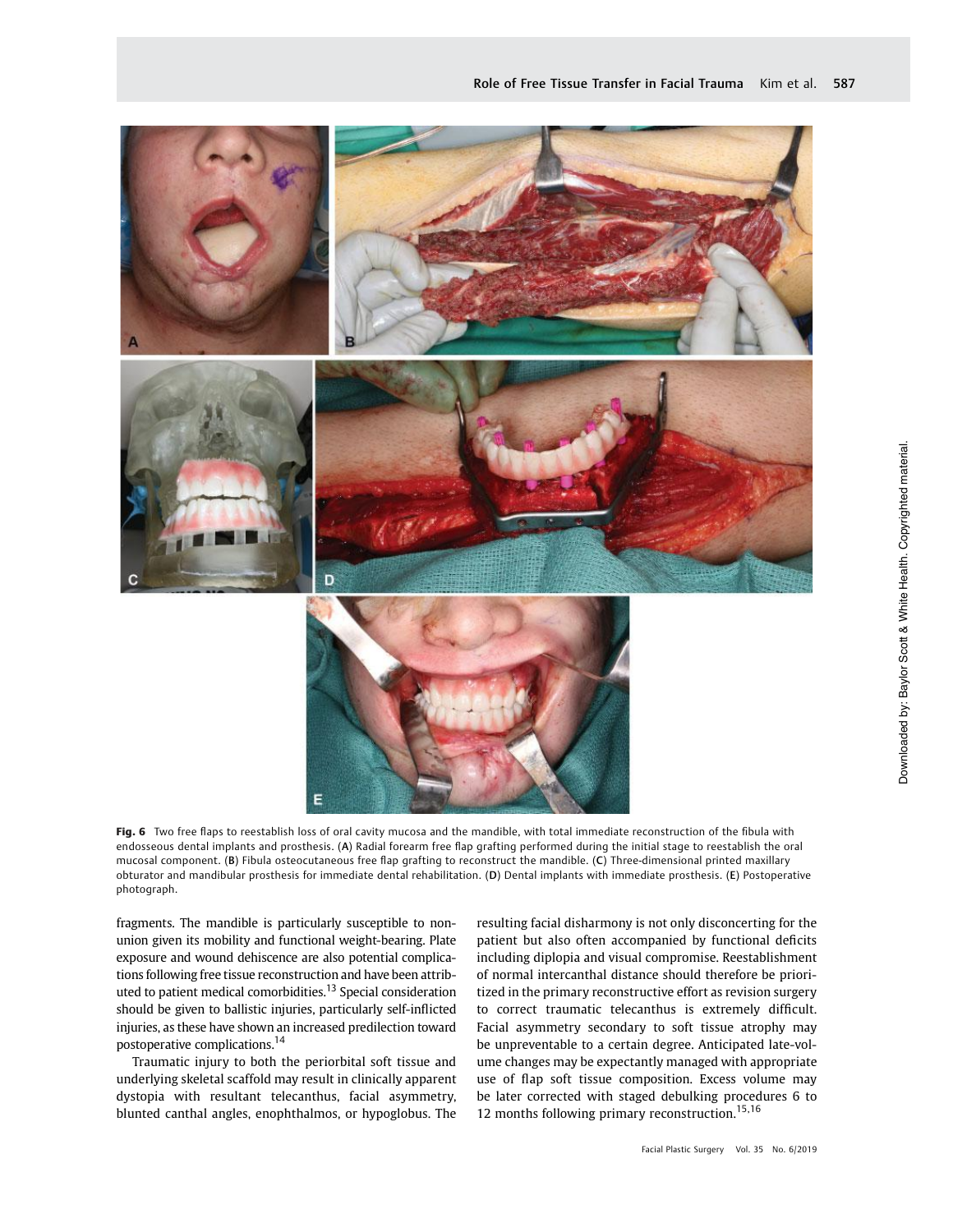Reconstitution of nasal form and function represents a particularly challenging component of facial reconstruction following trauma. Decreased nasal projection and deformity may be addressed in a delayed fashion with dorsal augmentation utilizing autologous dorsal bone or rib grafts, and alloplastic material such as porous polyethylene and silicone implants. A detailed review of dorsal augmentation techniques is beyond the scope of this article. Interested readers are directed to the references section for detailed review.<sup>17-19</sup> If color match with the recipient tissue is poor, medical tattooing may be used to camouflage the transition between donor and native tissue.<sup>20</sup> Dermabrasion also represents a viable option, although this should be employed in a more conservative and staged fashion 6 months to 1 year following free tissue reconstruction.<sup>21</sup>

Composite flap reconstruction of the floor of the mouth and oral cavity should be watertight to prevent fistula formation. If infection does ensue following reconstructive procedures, prompt recognition with drainage is critical in ensuring viability of the vascular pedicle and prevention of malunion. Additional soft tissue coverage of the pedicle may be necessary in this setting with the use of locoregional flaps such as pectoralis myofascial flap when possible.<sup>22</sup> In most cases, unless the oral tongue musculature is severely injured, oral intake and speech are preserved following an initial healing period. Oral function may, however, be compromised in cases of malocclusion, microstomia, and oral stomal incompetence. Restoration of premorbid occlusion, specifically in tooth-bearing mandibular segments, is critical and reliant on reestablishment of the maxillomandibular positioning. Use of intermaxillary fixation devices, dental splints, and prioritization of centric occlusion during reconstructive efforts have been shown to facilitate early oral rehabilitation.23,24

Lastly, when discussing reconstruction with free tissue transfer, we must discuss the flap compromise itself. The rates of flap failure secondary to vascular compromise appear to be similar to those reported in postablative oncological procedures.<sup>1</sup> Midface reconstruction, requiring lengthy vascular pedicles tunneled to donor vessels within the neck, are particularly susceptible to geometric kinking of vascular anastomoses with resultant venous thrombosis.<sup>1,25</sup> Efforts may be made to prevent this by dissecting a generous soft tissue tunnel through the buccal fat pad and over the mandible to mitigate the risk of vascular compression while orienting the pedicle to prevent vessel occlusion. A coronoidectomy may also facilitate extension of the pedicle in maxillary reconstruction.<sup>26</sup> Vein grafts may be employed if tension is anticipated along the length of the vascular pedicle.<sup>27</sup> In cases with extensive soft tissue edema of the lower neck, removal of the submandibular gland may facilitate access to branches of the external carotid system.

#### Future/Controversies

There have been more than 30 total facial allotransplantations performed in the United States.<sup>28</sup> This technique relies heavily on the principles of free tissue transfer, as it represents composite free tissue transfer of the face. Although this option allows reconstruction of the whole face, implementing the

previously discussed principles, long-term effects and functional recovery have not been studied. Furthermore, rejection is a well-documented complication.<sup>29,30</sup> As expected with all chronic immunosuppression and organ transplantations, facial allotransplantation patients have a higher risk of malignancies and associated morbidities. However, for patients without superior options, facial allotransplantation may soon become a more established reconstructive option.

Tissue engineering offers the potential of autogenous cells that can be grown ex vivo and, ultimately, transferred to the sites of traumatic injury. However, given the significant extent of tissue involvement, this is likely too large to grow in a laboratory setting, particularly without a vascular supply. A proposed future direction to bypass this daunting limitation exists: ex vivo growth of the key structure, autoimplantation of the substructure to areas such as latissimus dorsi, then conventional free tissue transfer of both the substructure and host free tissue bed supplying the vascularity. Although in active research, this is not yet performed in humans.<sup>31,32</sup>

#### Conclusion

Free tissue transfer is an established option within the reconstructive surgeon's armamentarium and offers creative ways to reconstitute head and neck traumatic defects. It offers surgeons the ability to repair composite defects and restore function. Although frequently utilized, it should not always be considered the primary option in all traumatic defects. The limitations should be familiar to reconstructive surgeons, allowing optimal case selection and appropriate perioperative care.

Conflicts of Interest None declared.

#### References

- 1 Futran ND, Farwell DG, Smith RB, Johnson PE, Funk GF. Definitive management of severe facial trauma utilizing free tissue transfer. Otolaryngol Head Neck Surg 2005;132(01):75–85
- 2 Mandell DL, Genden EM, Biller HF, Urken ML. Posterior scalping flap revisited. Arch Otolaryngol Head Neck Surg 2000;126(03):303–307
- 3 Meyer-Marcotty P, Stellzig-Eisenhauer A. Dentofacial self-perception and social perception of adults with unilateral cleft lip and palate. J Orofac Orthop 2009;70(03):224–236
- 4 Löfstrand J, NybergM, KarlssonT, et al. Quality of life after freefibula flap reconstruction of segmental mandibular defects. J Reconstr Microsurg 2018;34(02):108–120
- 5 Herrera F, Buntic R, Brooks D, Buncke G, Antony AK. Microvascular approach to scalp replantation and reconstruction: a thirty-six year experience. Microsurgery 2012;32(08):591–597
- 6 Vásconez HC, Shockley ME, Luce EA. High-energy gunshot wounds to the face. Ann Plast Surg 1996;36(01):18–25
- 7 Stanley RB Jr, Schwartz MS. Immediate reconstruction of contaminated central craniofacial injuries with free autogenous grafts. Laryngoscope 1989;99(10 Pt 1):1011–1015
- 8 Gruss JS, Antonyshyn O, Phillips JH. Early definitive bone and softtissue reconstruction of major gunshot wounds of the face. Plast Reconstr Surg 1991;87(03):436–450
- 9 Dolin J, Scalea T, Mannor L, Sclafani S, Trooskin S. The management of gunshot wounds to the face. J Trauma 1992;33(04): 508–514, discussion 514–515